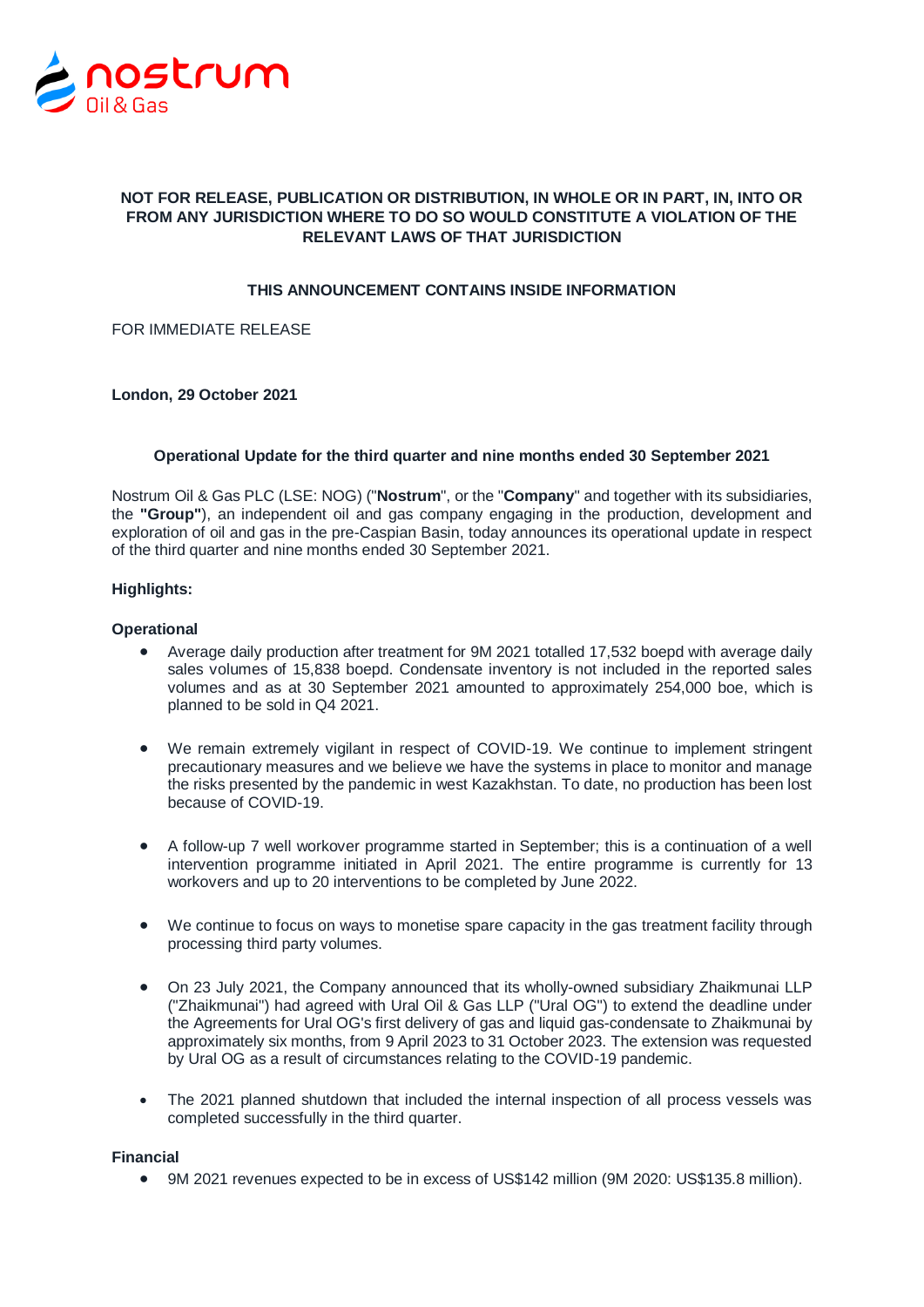

 The cash position as at 30 September 2021 is in excess of US\$142 million excluding US\$22.6 million held in a restricted account under the terms of the Forbearance Agreement (the **"Restricted Cash"**) with an informal ad hoc committee of noteholders (the **"AHG"**) (30 June 2021: US\$108 million excluding US\$21.5 million held in Restricted Cash).

## **Bond Restructuring**

- Discussions continue with the advisers to the AHG to agree a restructuring of the debt.
- On 18 May 2021, the Company and certain of its subsidiaries entered into a second forbearance agreement (the "**Second Forbearance Agreement**") with the AHG. The Second Forbearance Agreement is substantially similar to the original forbearance agreement.
- The forbearance period initially expired at 4 p.m. (BST) on 21 June 2021 but was extended with the agreement of all the members of the AHG to 4 p.m. (BST) on 21 July 2021. On 21 July 2021, the forbearance period was again extended to 4 p.m. (BST) on 25 August 2021. In connection with the extension of the forbearance period to 25 August 2021, the Company agreed to pay into the Restricted Cash an amount of US\$1,116,990, equating to 9.9288 bps of the outstanding notes. The total amount paid into Restricted Cash at 30 September 2021 is US\$22,661,980.
- The forbearance period was extended several times since 25 August 2021 with the agreement of all the members of the AHG. The forbearance agreement is set to expire at 11.59 p.m. (GMT) on 9 November 2021 following the last agreed extension.

### **Arfan Khan, Chief Executive Officer of Nostrum Oil & Gas, commented:**

*"We continue to engage with the AHG and believe that good progress is being made toward reaching a restructuring agreement in the near future. The closing of the restructuring will allow us to move the Group forward and achieve our near-term business goals with the support of our stakeholders.* 

*We also continue to engage with parties interested in using the spare capacity in our gas processing facilities to process their gas, as well as with the local and national government departments who will be essential to such projects. At the same time, we are developing plans to maximise the output from the producing asset and adding to PDP by exploiting low cost per barrel, high-confidence infill opportunities with best-in-class well and reservoir management and ensure that there are no further delays to the Ural Oil & Gas LLP project.*

*As ever, COVID remains a concern and we remain focused on safeguarding our employees and the contractors working for us."*

### **Sales volumes**

| <b>Products</b>       | 9M 2021 sales volumes<br>(boepd) | 2021 sales product mix<br>(%) |
|-----------------------|----------------------------------|-------------------------------|
| Crude Oil             | 3.588                            | <b>23%</b>                    |
| Stabilised Condensate | 3.147                            | <b>20%</b>                    |

Average daily 9M 2021 sales volumes of 15,838 boepd comprised: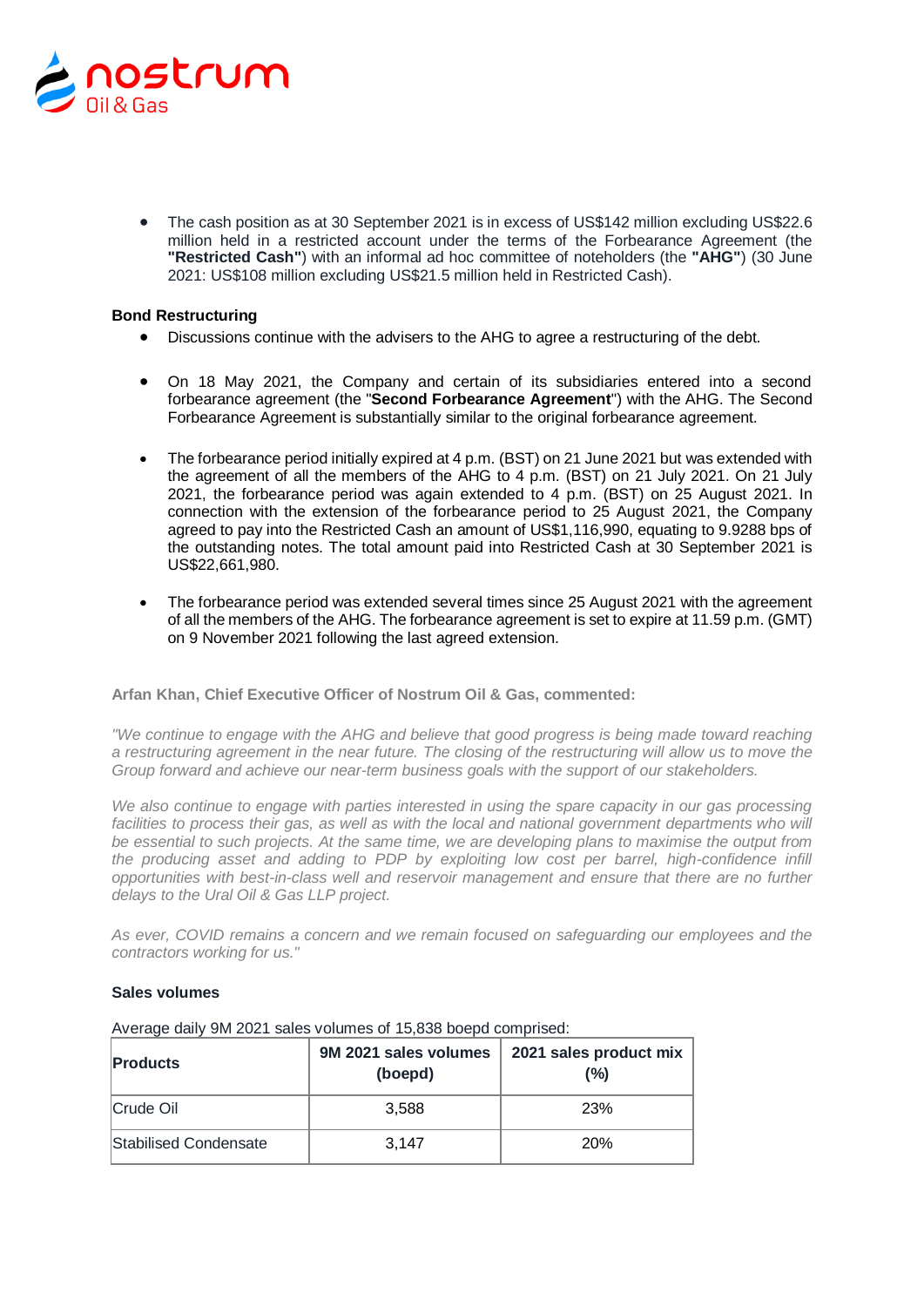

| LPG (Liquid Petroleum Gas) | 2,035  | 13%  |
|----------------------------|--------|------|
| Dry Gas                    | 7.068  | 44%  |
| <b>Total</b>               | 15,838 | 100% |

*The difference between production and sales volumes is primarily due to the internal consumption of gas*

### **2021 Well Stock**

 As at 30 September 2021, the Company had 43 wells in production (23 oil wells and 20 gascondensate wells).

### **2021 Drilling and sales volume guidance**

- The Company has not planned a drilling programme in 2021 but has been conducting a targeted well work-over and intervention programme, similar to that conducted in 2020.
- The average daily production forecast for 2021 remains 17,000 boepd, corresponding to an average daily sales volume of 16,000 boepd.

#### **Appointment of Chief Financial Officer**

On 17 August 2021, the Board of the Company announced the appointment of Shane Drader as Chief Financial Officer (CFO) effective 30 August 2021. Mr Drader is a chartered accountant with over 20 years' experience in strategic financial management, most recently serving as Managing Director, Head of IPO Office at JSC NC "KazMunayGas". Mr Drader was also a member of the management board at KazMunayGas Exploration and Production JSC where he also had the role of Managing Director, Financial Controller and Acting CFO.

Martin Cocker, who previously served as interim CFO, stepped down from the role on the effective date but continues on the Board and is a designated non-executive director and member of the Audit Committee, Nomination and Governance Committee, Remuneration Committee and Health, Safety, Environment and Communities Committee.

#### **Release of Nostrum's 9M 2021 Financial Results**

Nostrum plans to release its unaudited and unreviewed interim condensed consolidated financial statements for the period ended 30 September 2021 on 16 November 2021.

LEI: 2138007VWEP4MM3J8B29

**Further information** For further information please visit [www.nog.co.uk](http://www.nog.co.uk/)

**Further enquiries** Shane Drader - Chief Financial Officer [ir@nog.co.uk](mailto:ir@nog.co.uk) 

Instinctif Partners - UK Tim McCall Galyna Kulachek + 44 (0) 207 457 2020 nostrum@instinctif.com